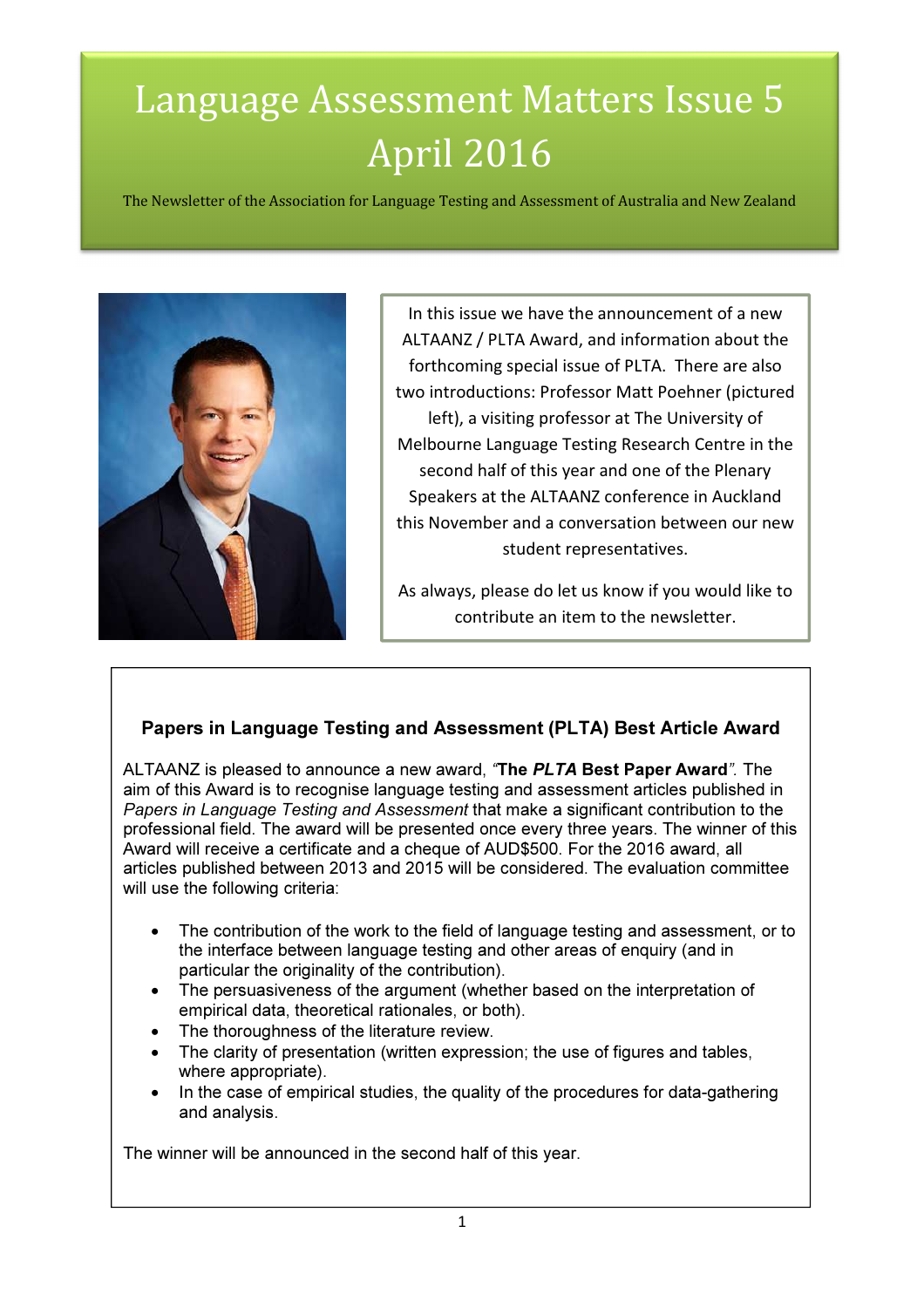### Correspondence from Matt Poehner

"I am very excited to have the opportunity to visit both Australia and New Zealand in 2016. I have never visited either country but have wanted to see some of that part of the world ever since I was a child, when we had a close family friend who was living in the States but was originally from Australia. His stories of his homeland, including the Outback with Uluru and the Great Barrier Reef certainly ignited my young imagination. Professionally, I have also followed the terrific L2 research coming out of Australia and New Zealand since I was a graduate student, and I have been fortunate to develop good collegial relationships with scholars at various universities there. That this has led me to the opportunity to visit the University of Melbourne, with its Language Testing Research Centre, and the University of New South Wales during May and June and then to participate in the ALTAANZ conference in Auckland in November is a dream come true!"

#### Serious Academic Biography – he's a serious Academic  $\odot$

Dr. Matthew E. Poehner is Associate Professor of World Languages Education and Applied Linguistics at The Pennsylvania State University. Dr. Poehner has taught French as a foreign language and English as a second language in U.S. K-12 schools as well as at private institutions and universities. After completing his PhD in Applied Linguistics, he served as a postdoctoral research scientist at the Center for Language Acquisition at The Pennsylvania State University and as a senior lecturer in the Department of Applied Linguistics. Dr. Poehner has also been a visiting faculty member at Juniata College (in Pennsylvania), where he served as coordinator of their Intensive English Program, and at the School of Education and Communication at Jönköping University in Sweden. Dr. Poehner has been in his current position at The Pennsylvania State University since 2008. There, he directs the teacher education program for candidates pursuing certification to teach a world language in the K-12 school system and also contributes to the doctoral programs in Curriculum and Instruction and Applied Linguistics.

Dr. Poehner's research examines the use of Sociocultural Theory, as conceived by Russian psychologist L. S. Vygotsky, as a basis for second language educational practices, including Dynamic Assessment, Mediated Development, and Systemic-theoretical Instruction. Much of Dr. Poehner's work has focused specifically on Dynamic Assessment as a framework for organizing interactions with learners in order to simultaneously diagnose their abilities and promote their continued development. Dr. Poehner's research has involved partnerships with language teachers, learners, and program directors and has been supported through grant awards. Much of Dr. Poehner's work has been supported through the Center for Advanced Language Proficiency Education and Research (CALPER), a Title VI Foreign Language Resource Center housed at The Pennsylvania State University and funded through the U.S. Department of Education. More recently, Dr. Poehner was co-principal investigator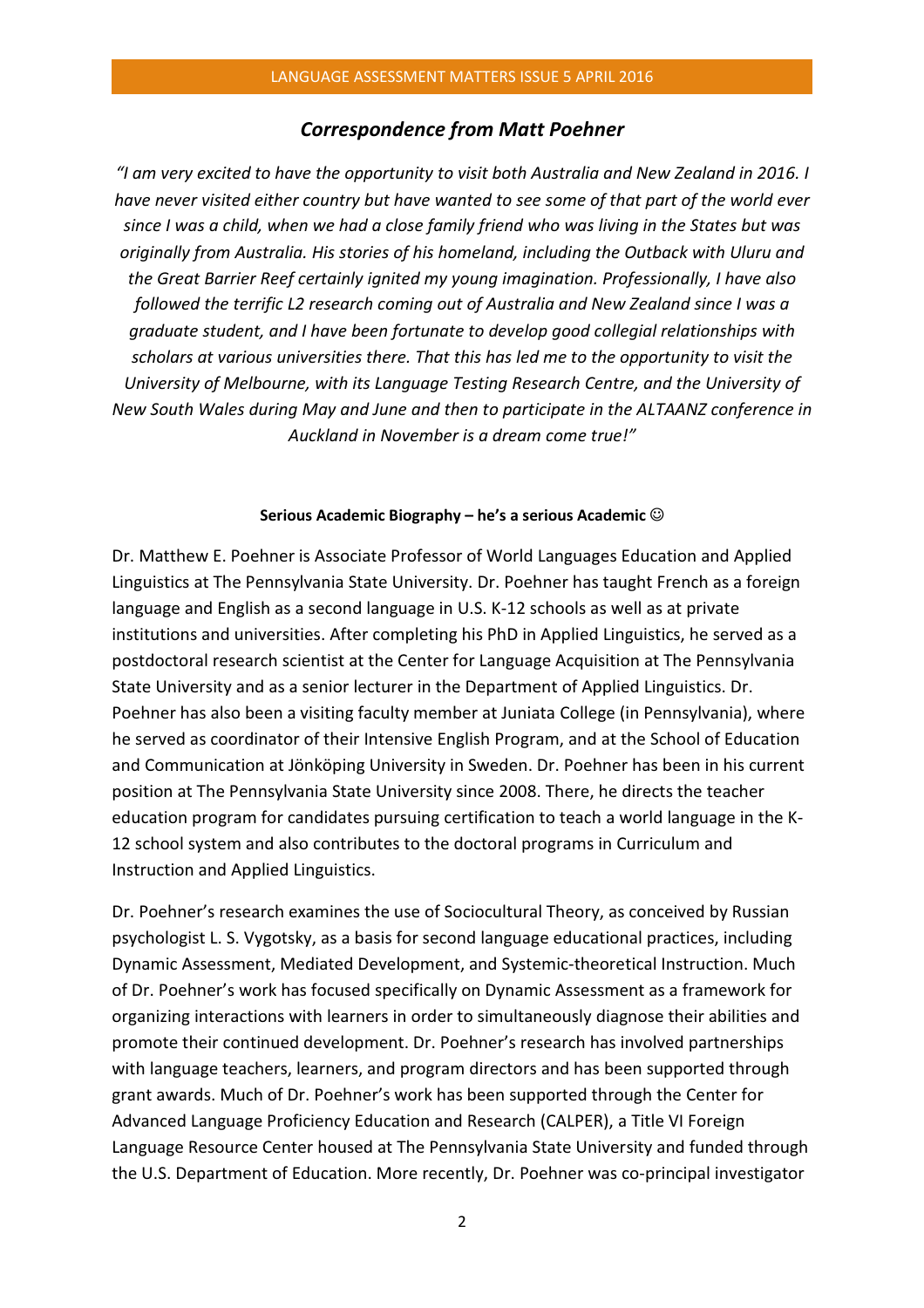for a project funded by the U.S. Department of Education to develop computerized tests of comprehension in Chinese, French, and Russian using principles of Dynamic Assessment.

Dr. Poehner is widely published in the areas of second and foreign language teaching, language assessment, theories of second language acquisition, and applied linguistics. He is the author, co-author, or editor of four books, including Sociocultural Theory and the pedagogical imperative in L2 education: Vygotskian praxis and the research/practice divide (2014), which received the 2015 Kenneth W. Mildenberger Prize from the Modern Language Association. An earlier book, Dynamic Assessment: A Vygotskian approach to understanding and promoting second language development (2008), was a finalist for the Outstanding Book Award through the British Association for Applied Linguistics. Dr. Poehner has published more than thirty scholarly book chapters and journal articles. His work has appeared in venues including TESOL Quarterly, Language Teaching Research, The Modern Language Journal, Language Testing, and the International Journal of Applied Linguistics. In 2008, Dr. Poehner received the Pimsleur Award for Outstanding Research Contribution from the American Council on the Teaching of Foreign Languages.

### Report from the ALTAANZ 2016 Conference Committee

This conference organising committee was formed last year and has been holding regular meetings since then. It consists of 15 people and is chaired by Professor John Read of the University of Auckland. ALTAANZ committee members also on the conference organising committee are Ute Knoch and Katherine Quigley. Plans are taking shape for our conference to be held in Auckland on  $18<sup>th</sup> - 19<sup>th</sup>$  November.

Apart from the dates, the conference theme and plenary speakers have also been decided on. The plenary speakers will present pre-conference workshops on Thursday 17<sup>th</sup> November. Preliminary publicity has been sent out. The call for papers went onto the website and around the ALTAANZ email list in early February, with a closing date for proposals of April 18<sup>th</sup>.

The next steps for the organising committee will be to review the proposals when they come in, and to put together a draft programme. Auckland University's Event Services are managing the budget, registration procedures and processing, the welcome reception and the conference dinner. Sponsorship is currently being sought.

ALTAANZ members will be kept updated on progress as the conference nears. All members are warmly invited to attend and present.

Kate Quigley

Conference Committee member, ALTAANZ Secretary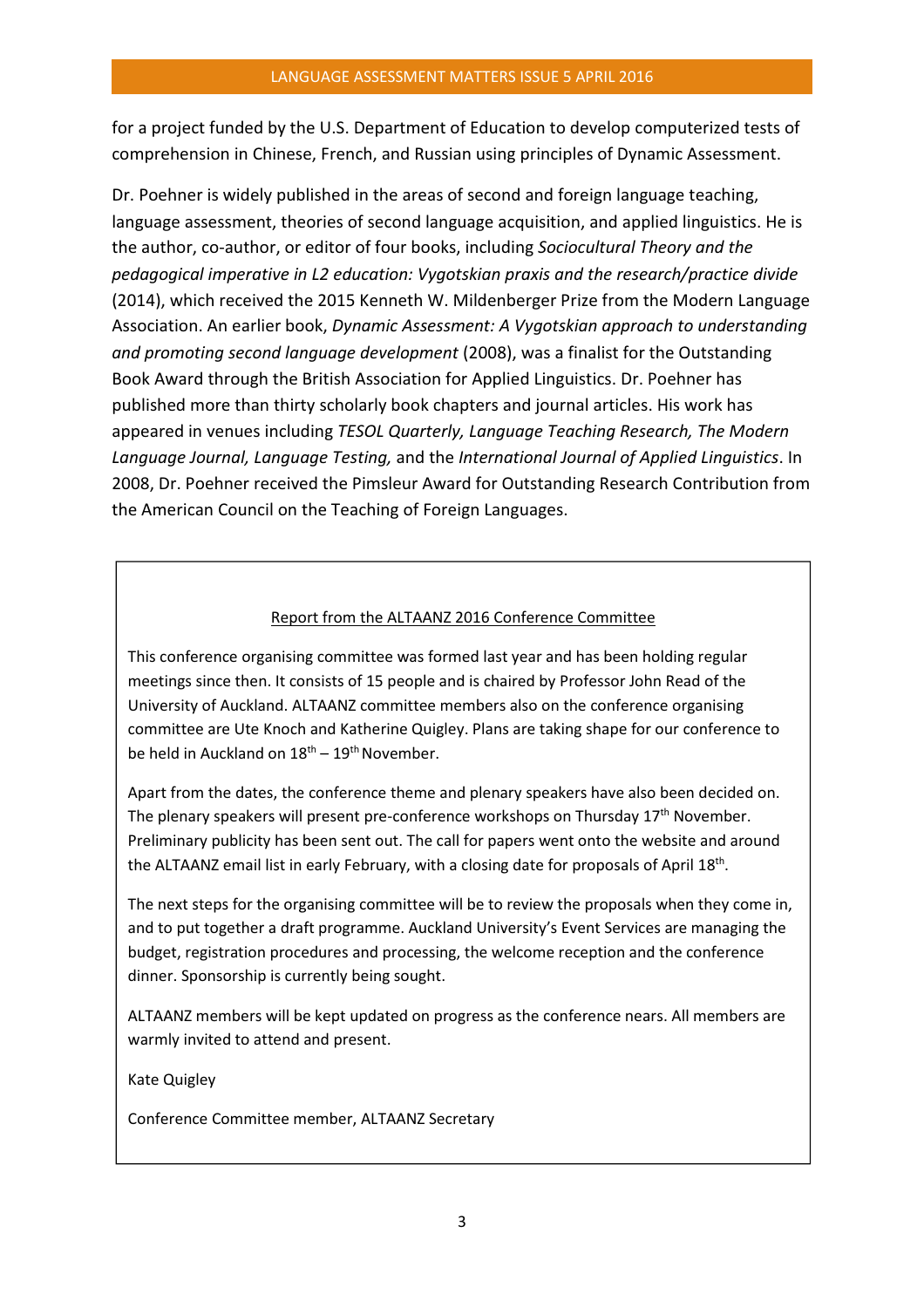## FORTHCOMING SPECIAL ISSUE OF PLTA

### Evaluating language assessment programs/projects/frameworks in use

Current approaches to validation in the field of language testing emphasize the importance of considering how tests and assessment schemes operate in their contexts of use. In spite of this emphasis, published evaluations of the effectiveness and limitations of operational assessment schemes are quite sparse. This may be because of the difficulty of gathering relevant data, because those commissioned to undertake such evaluations feel constrained in reporting sensitive findings or because the context of the evaluation is seen (by the evaluators and/or by journal editors) as too local to yield insights worthy of public airing. Sadly this means that important knowledge about language assessments/projects/ frameworks in use remains buried.

The forthcoming special issue of PLTA, scheduled to appear in May 2016, will bring some of this knowledge to light, taking up issues of assessment use in a range of contexts. It presents a series of projects or reviews undertaken by external evaluators or newcomers to the contexts of concern, often in collaboration with local stakeholders. The authors and titles of the papers are as follows:

• Evaluating the achievements and challenges in reforming a national language exam: The reform team's perspective

Carol Spöttl, Benjamin Kremmel, Franz Holzknecht, and J. Charles Alderson

• Defining Assessment Standards for a New National Tertiary-level Qualification

John Read

• An evaluation of an online rater training program for the speaking and writing sub-tests of the Aptis test

Ute Knoch, Judith Fairbairn and Annemiek Huisman

• Using evaluation to promote change in language teacher practice

Rosemary Erlam

• Maintaining the connection between test and context: A language test for university admission

John Pill

• An evaluation of the exit standard of an academic English pathway program

Susie Macqueen, Sally O'Hagan and Ute Knoch

Cathie Elder (Special Issue Editor)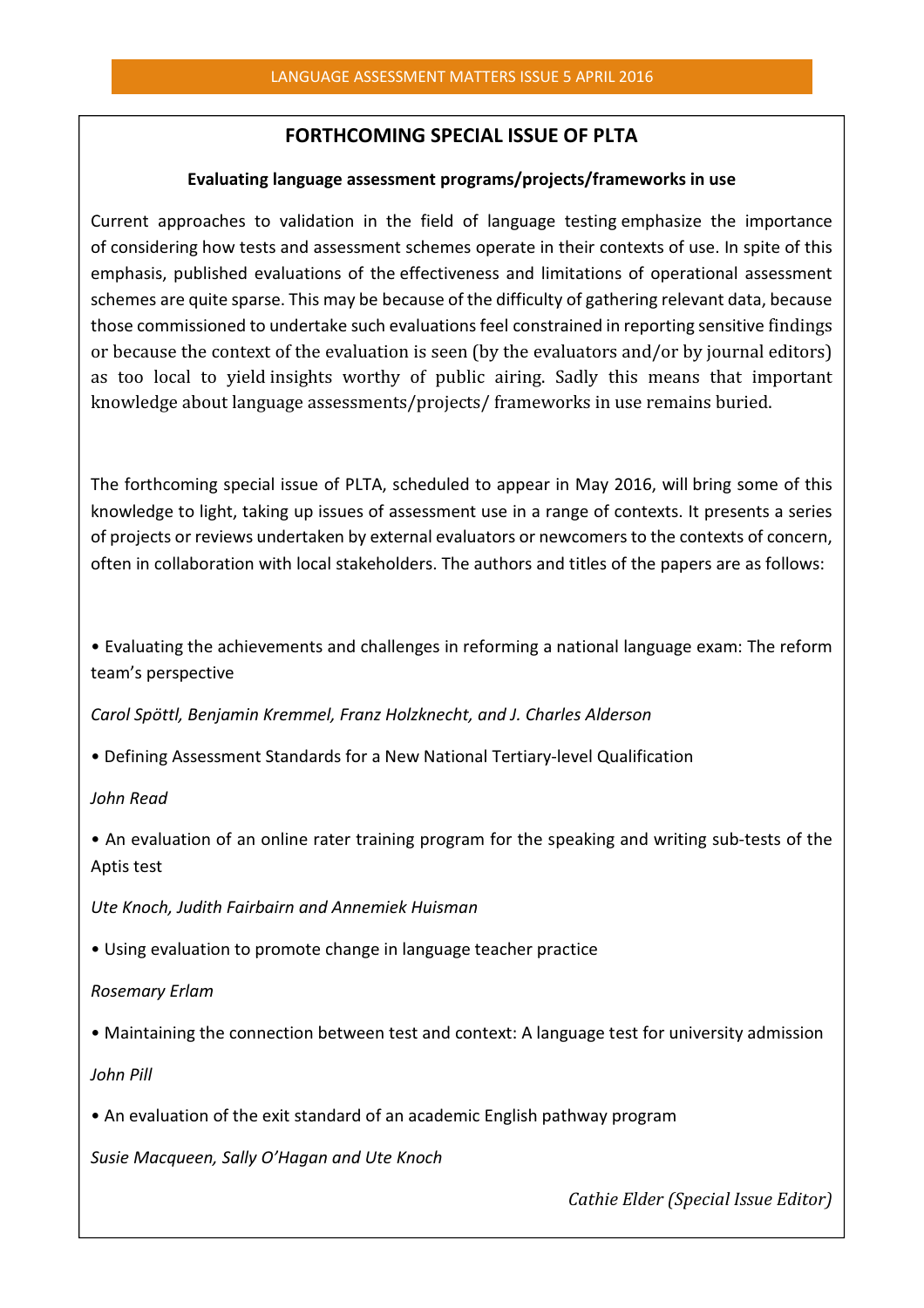# ALTAANZ 2016 THE UNIVERSITY OF AUCKLAND 17<sup>TH</sup> TO 19<sup>TH</sup> OF NOVEMBER



Te Whare Wānanga o Tāmaki Makaurau

# In the classroom and beyond: Assessing language ability in different contexts.

Confirmed plenary speakers are:

Matt Poehner, Pennsylvania State University Ute Knoch, University of Melbourne Peter Keegan, University of Auckland

Call for Papers Deadline Extended to 29 April 2016

Student Travel Scholarships Available Information on www.altaanz.org as it comes to hand.

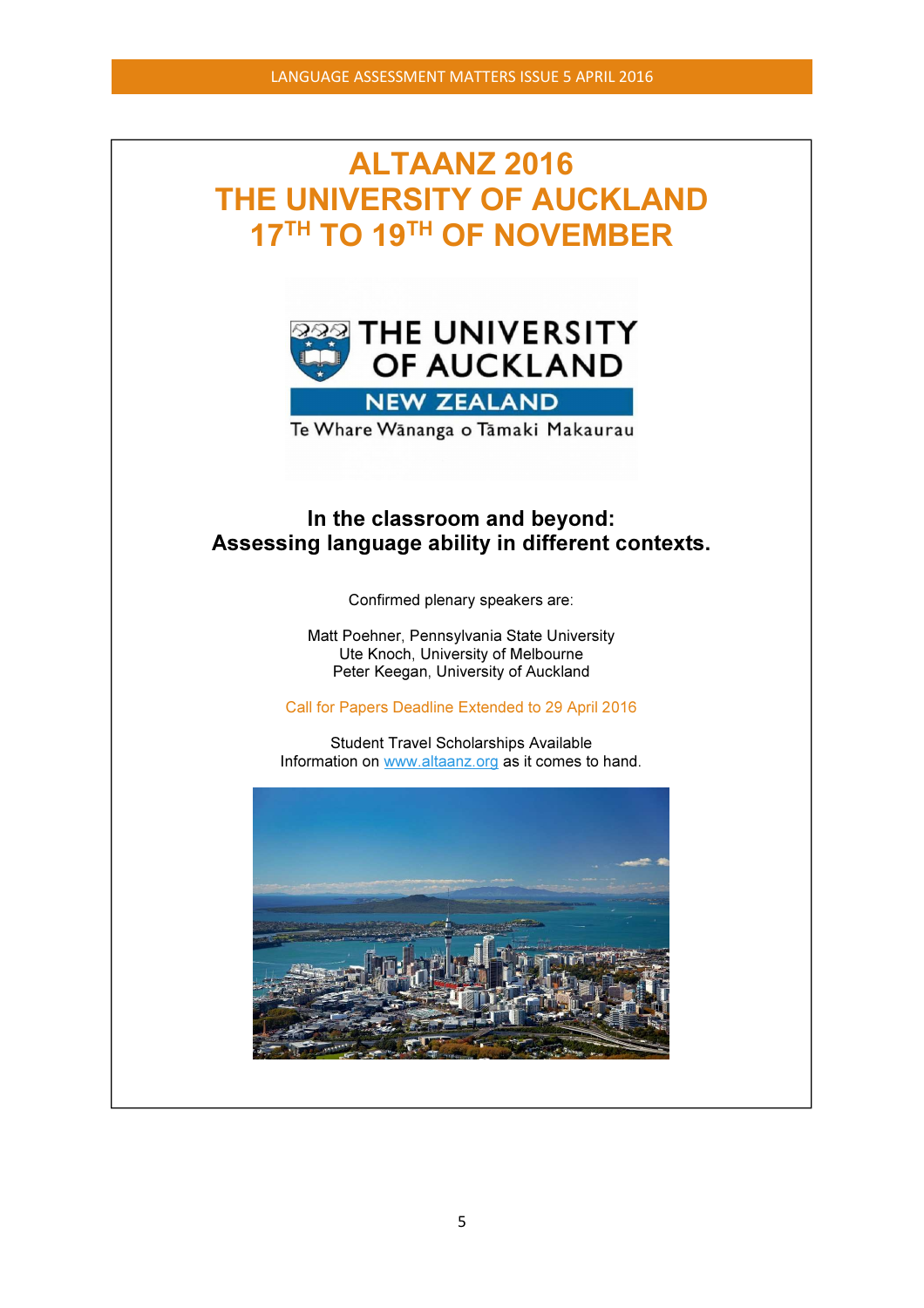### LANGUAGE ASSESSMENT MATTERS ISSUE 5 APRIL 2016

### Meet our new Student Representatives… Megan Yucel and Xiaohua Liu





Megan: Hi Xiaohua, congratulations on your new role as one of the student representatives on the ALTAANZ committee!

Xiaohua: Thanks Megan!

Megan: Can you tell me a little bit about your background?

Xiaohua: Sure! I'm a third-year PhD student studying with Prof. John Read at the University of Auckland. My thesis research is about exploring the ways in which reading in English for general academic purposes can be assessed diagnostically or analytically within the context of PELA (post-entry language assessment).

Megan: Sounds interesting! What was the impetus for your research?

Xiaohua: In recent years there has been a growing interest in diagnostic assessment in our field, but the motivation for my PhD research is really rooted in my own lasting interest in the interface between assessment and language programmes. For example, my MA thesis was focused on the washback effect of a large-scale Chinese English test on students' out-ofclass learning, and from that research experience I learned how limited the intended effect of a high-stakes test can be, while how uncontrollable the sideeffects could become, especially during the period of test preparation. My current research offers me another perspective from which to look at the relationship between assessment and language learning.

Megan: Test impact is also one of my interests. Maybe we can talk more about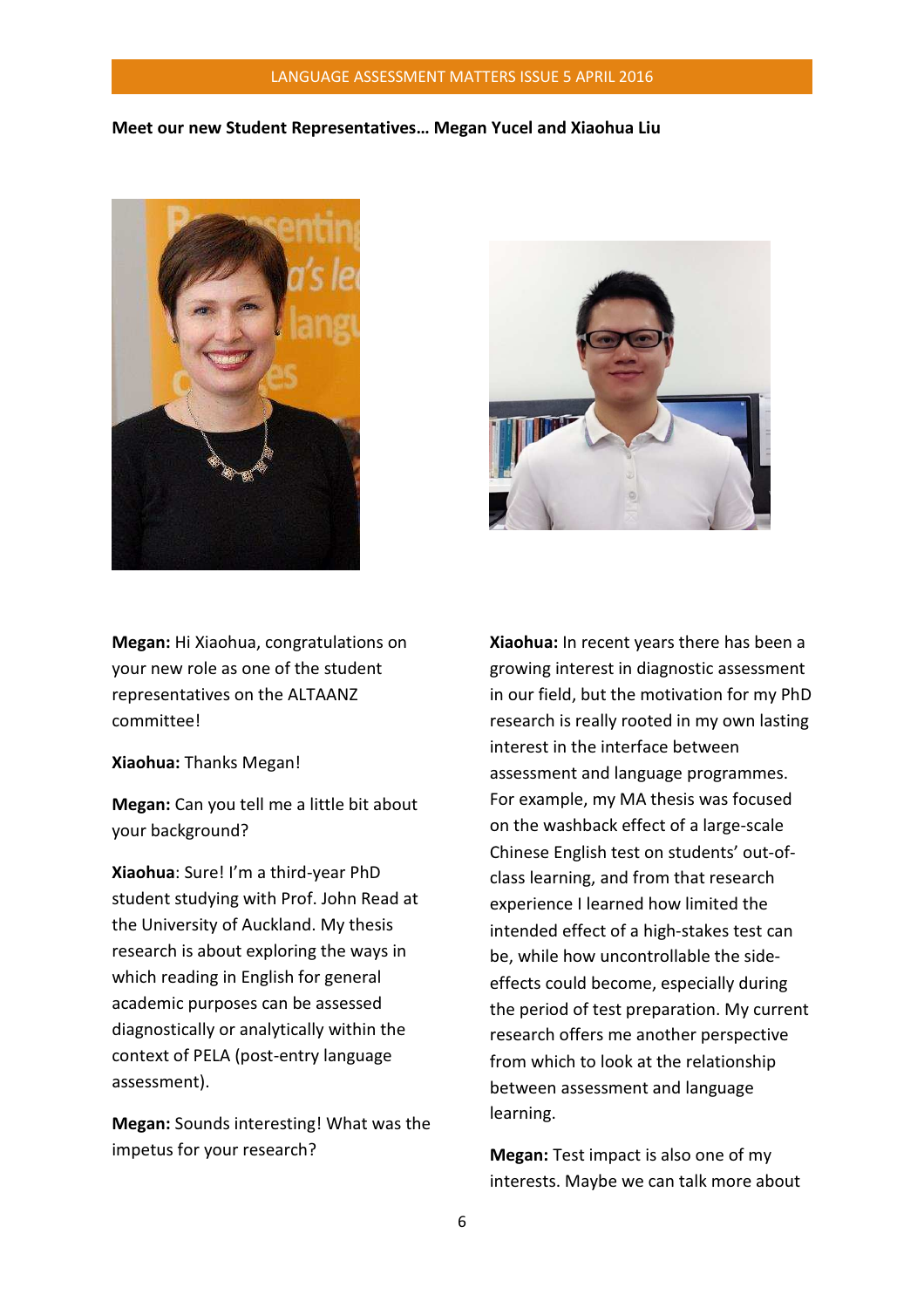it later. Can you share with us your feeling about your new role and your plans or outlook in relation to the student members of ALTAAN7?

Xiaohua: I must confess that I didn't really think seriously about the position at first when the nominations were opened, cause I had already been appointed on the SC (student committee) of the AALA (Asian Association for Language Assessment) then. But I thought it was a great opportunity to engage with students from the Australasian area and now I feel really honoured to represent the student members for one year. I decided to join the ALTAANZ committee also because of the great time I spent with the AALA SC and realised the positive impact such kind of organisation can bring to student researchers, such as a sense of belonging, the opportunities for initiating and organising academic events, a closer touch with established scholars from the field, and even social networking. Under the auspices of the main committee, the AALA SC consists of several student members and is responsible for providing relevant event information to student members, organising student events at the annual conference, interviewing prominent scholars, and liaising with student members from fellow organisations. It has been running very well so far. It's good to know that we are planning to have a teacher committee for ALTAANZ. Perhaps we can also set up a student committee in the future in order to better engage with other student members, something like the AALA SC. This is certainly something we can talk

about with the other ALTAANZ committee members.

Megan: That's a great idea! Yeah we can discuss with other committee members at our next meeting.

Xiaohua: Speaking of the new role, you have also been appointed as a Student Representative on the ALTAANZ Committee for 2016 – congratulations!

Megan: Thanks, Xiaohua! I first became aware of ALTAANZ when I attended the 2014 ALTAANZ conference in Brisbane, at the University of Queensland, where I teach and study. When the opportunity came up to nominate for a position on the Committee, I decided to put my hand up for the role. It's been really interesting so far.

Xiaohua: In what way have you found it interesting?

Megan: Well, I'm doing my PhD part-time, which can be a little lonely, so being involved in a group like ALTAANZ has helped me to make some connections with people with similar research interests. It's also interesting to hear about the Association's engagement with the wider community, too, outside of academia.

Xiaohua: You mentioned that you are a teacher. Tell us about that.

Megan: I'm a TESOL language teacher at the Institute of Continuing and TESOL Education at University of Queensland (ICTE-UQ). I've worked there for about a decade, and before that, I taught overseas; mainly in Turkey.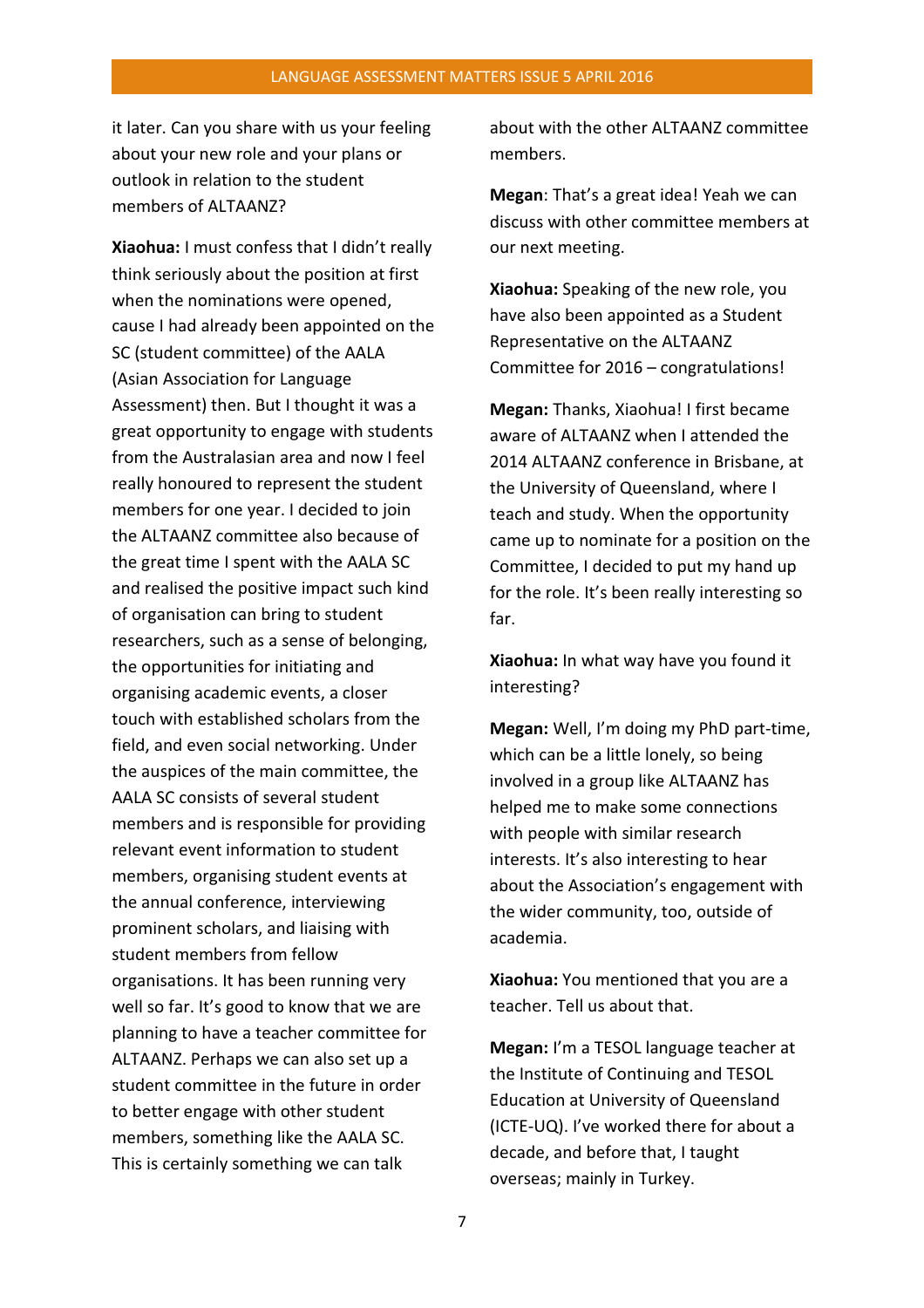Xiaohua: Why did you decide to do a PhD?

Megan: I suppose I am a bit of a testing 'nerd'. I've taken on quite a few testingrelated roles in my career, such as itemwriting and examining, and I also design and teach on test preparation courses, so I made the fateful decision a few years ago to pursue further study in this area.

Xiaohua: So what area or areas are you investigating in your project?

Megan: I am looking at test-taker perspectives in relation to a high-stakes English language test. My study investigates learner beliefs about English language testing. I've found some

interesting insights into test impact and the uses of large-scale English language tests in international education and employment.

Xiaohua: And how is your PhD going?

Megan: Well, it's a fairly slow process, but I've recently passed halfway, having completed my mid-candidature review milestone. I've presented some work-inprogress papers and I have a publication in the pipeline. Data analysis is still going on, and I've also started writing some chapters for my thesis. Speaking of which, I should probably get back to work – see you!

Xiaohua: Bye!

# Welcome new ALTAANZ Committee Members and Office Holders for 2016



Katherine Quigley, Secretary



Denise Angelo, Treasurer



Lynette May, PLTA Co-Editor



Amanda Muller, PLTA Book Reviews Editor